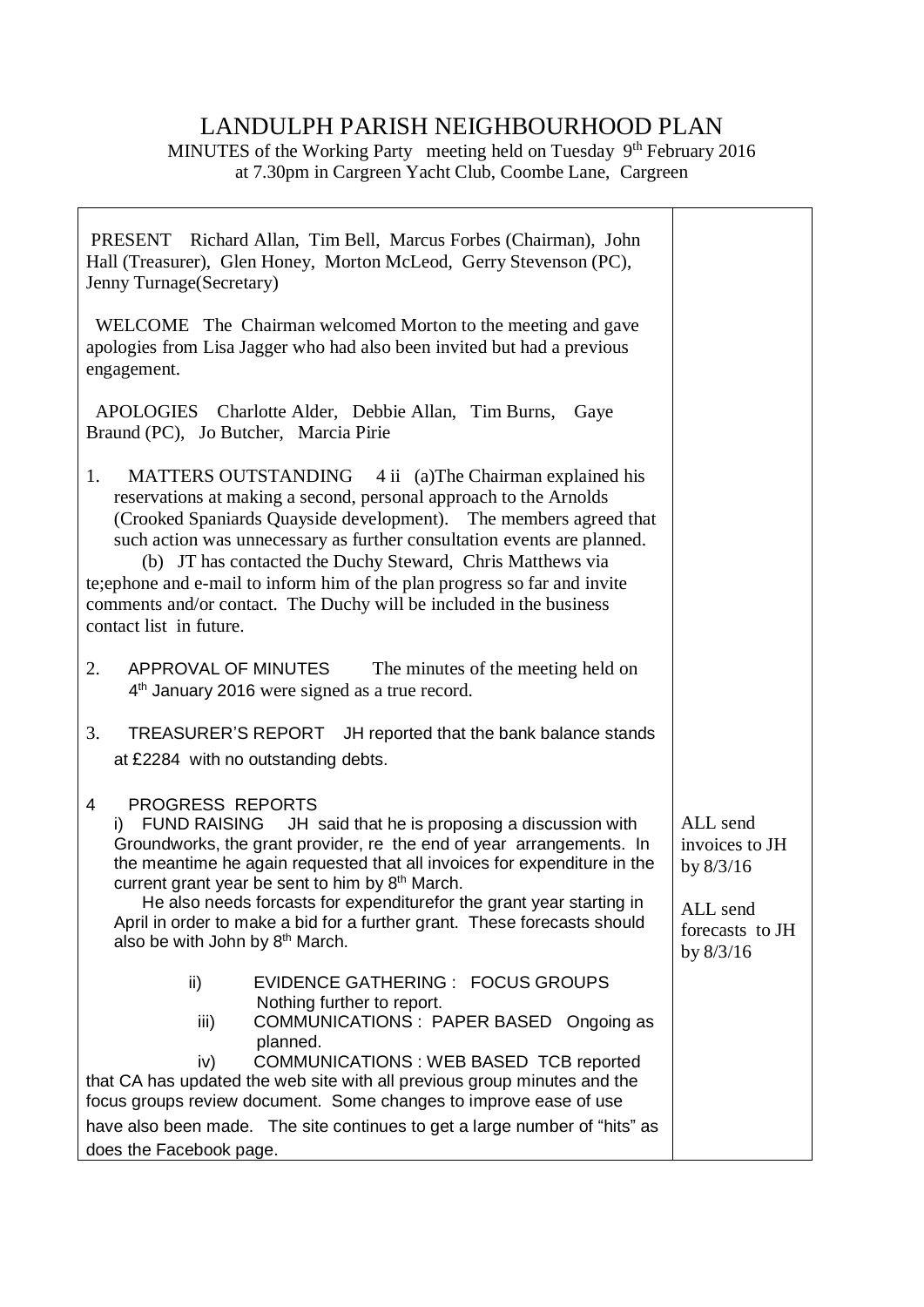| TCB said he would undertake to ensure that the plan website                          | TCB arrange     |
|--------------------------------------------------------------------------------------|-----------------|
| appears as a link on the Parish Council website.                                     | link on PC site |
| LAND SURVEYS: Nothing further to report<br>V)                                        |                 |
|                                                                                      |                 |
| PREPARATION OF EVIDENCE FOR FINAL PLAN<br>5                                          |                 |
| i) DESCRIPTION OF PARISH                                                             |                 |
| ii) POPULATION OF PARISH                                                             |                 |
| iii) SERVICES AND FACILITIES IN PARISH                                               |                 |
| The chairman thanked MM, TRB, CA and GH for the fine                                 |                 |
| reports in each of the above areas that they had produced. The meeting               |                 |
| agreed that the direction being taken so far in producing the final plan was         |                 |
| good. A wide exchange of ideas on the next step demonstrated the need for            |                 |
| further input of advice from both Claire from CRCC and a member of                   |                 |
| Cornwall Council Planning team.                                                      |                 |
| Gs informed the group that the planning contact is Zoe Bernard-John.                 |                 |
| The group then produced a list of questions they want would like to be               |                 |
| answered in these sessions.                                                          |                 |
| Should the provision of water, sewage etc. be considered?<br>1                       |                 |
| Should surface water drainage be a consideration for the group or the<br>$2^{\circ}$ |                 |
| developer?                                                                           |                 |
| When may a land survey be needed, what type?<br>3                                    |                 |
| Need for and organizing a housing needs survey?<br>4                                 |                 |
| A definition and explanation of affordable housing in the plan?<br>5                 |                 |
| 6<br>What criteria must the final plan satisfy?                                      |                 |
| This list may be altered or extended as arrangements for the advice                  |                 |
| sessions are finalized.                                                              |                 |
| It was agreed that this advice session would be to the larger steering               |                 |
| group.                                                                               |                 |
|                                                                                      |                 |
|                                                                                      |                 |
| The group went on to discuss the wider distribution of the                           |                 |
| focus groups review together with a "raising awareness" event to                     |                 |
| gather further opinions on the direction development in the future.                  |                 |
| This review has already been sent to all steering group members and                  |                 |
| the Parish Council and put on the Parish noticeboard and on the plan                 |                 |
| website                                                                              |                 |
| A synopsis of the review perhaps as "bullet points" could be sent out                |                 |
| as an insert to the next newsletter with an invite to a public                       |                 |
| meeting/session in the LMH with display boards or a presentation by                  |                 |
| TRB followed by questions or comments on sheets sheets provided                      |                 |
| and encouragement to identifiy more sites for development on the                     |                 |
| maps,                                                                                |                 |
| It was also noted that as part of the consultation process, a                        |                 |
| questionnaire (hand delivered to every household) asking for                         |                 |
| ideas/comments on the suggestions after full consultation is                         |                 |
| envisaged.                                                                           |                 |
|                                                                                      |                 |
|                                                                                      |                 |
|                                                                                      |                 |
|                                                                                      |                 |
|                                                                                      |                 |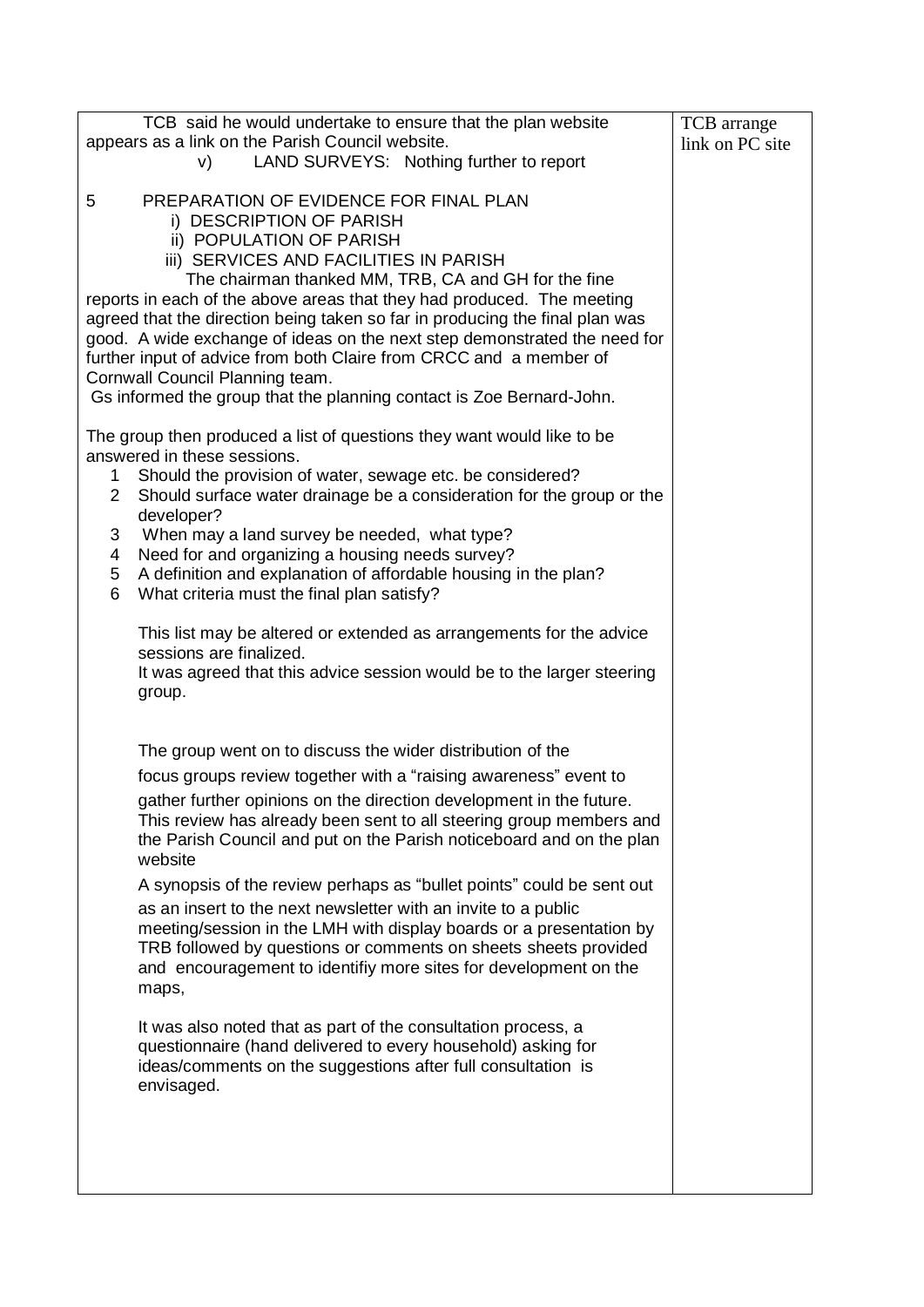| $\overline{7}$ .<br><b>DECISIONS SO FAR</b>                                                                                                              |                                               |
|----------------------------------------------------------------------------------------------------------------------------------------------------------|-----------------------------------------------|
| No further, personal invitation to express their views on future<br>(i)                                                                                  |                                               |
| development need be sent to Mr and Mrs Arnold (Crooked Spaniards) or                                                                                     | MF invite CH                                  |
| any other business who didn't attend the November Focus group meetings.                                                                                  | and ZBJ to                                    |
| Chairman to arrange visit from Claire Hurley (CRCC) and Zoe<br>(ii)<br>Bernard-John (Cornwall planning dept) to next meeting on 8 <sup>th</sup>          | meet                                          |
| March.                                                                                                                                                   | TCB to book                                   |
| Meeting 8 <sup>th</sup> March for all the wider Steering group.<br>(iii)<br>Open Meeting in LMH to consult whole Parish will be 16 <sup>th</sup><br>(iv) | <b>LMH</b>                                    |
| April. DA to produce flyer to advertise meeting                                                                                                          | DA/RA to                                      |
| DA/RA to liaise with school re competition/puzzle to help<br>(v)<br>advertise the public event.                                                          | produce flyer<br>and arrange                  |
| TRB to produce "bullet point" precis of the focus groups<br>(v)<br>review for inclusion in the next newsletter as an insert sheet.                       | competition                                   |
| MF and JT to finalise set of questions for next meeting.<br>(vi)                                                                                         |                                               |
| All invoices and estimates to JH by 8th March<br>(vii)                                                                                                   | TRB to precis<br>review                       |
|                                                                                                                                                          | MF and JT to                                  |
|                                                                                                                                                          | prepare<br>questions                          |
|                                                                                                                                                          |                                               |
|                                                                                                                                                          | ALL invoices<br>and estimates to<br><b>JH</b> |
| 8.<br><b>RECAP / WHAT NEXT</b>                                                                                                                           |                                               |
| To arrange more advice/training for the group.                                                                                                           |                                               |
| To arrange wider consultation and then reassess ways forward.                                                                                            |                                               |
| 9.<br><b>ANY OTHER BUSINESS</b><br>There was none                                                                                                        |                                               |
| NEXT MEETING OF WORKING PARTY<br>10<br>Tuesday 8 <sup>th</sup> March 2016<br>for wider group<br>Tuesday 12 April 2016                                    |                                               |
| All at 7.30pm at the Cargreen Yacht Club, Coombe Lane, Cargreen                                                                                          |                                               |
| Saturday 16 <sup>th</sup> April 2016 Public event in LMH                                                                                                 |                                               |
| <b>END OF MINUTES</b>                                                                                                                                    |                                               |
| This bit for us when we meet                                                                                                                             |                                               |
|                                                                                                                                                          |                                               |
| <b>QUESTIONS</b><br>Should we change 4ii Evidence gathering - focus groups to<br>1                                                                       |                                               |
| Evidence gathering- Consultations?<br>The Arnolds mention their name in MA? Add there were other<br>$\overline{2}$                                       |                                               |
| non attenders from business? (if there were?)                                                                                                            |                                               |
| should we have thanked Debbie for her report on the meeting<br>3<br>with Community Trust? And who bought in the flyer from them?                         |                                               |
| Does all the above need minuting?                                                                                                                        |                                               |
| <b>Questions for Claire etc</b>                                                                                                                          |                                               |
| Who are the stakeholders? Is there a list? Eg SW Water,<br>1                                                                                             |                                               |